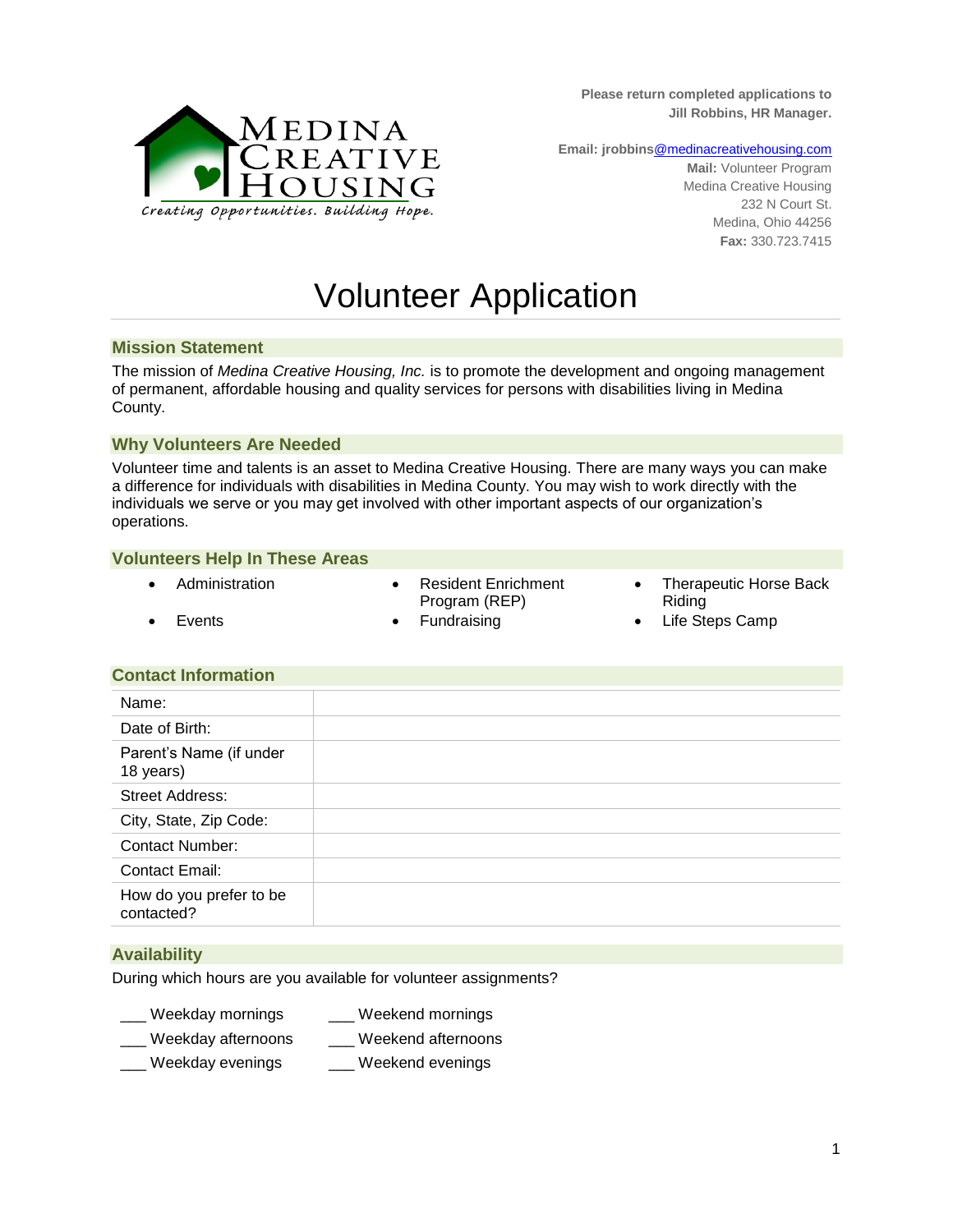## **Interests & Information**

Where did you hear about our volunteer program?

Why do you want to volunteer at Medina Creative Housing?

Tell us in which areas you are interested in volunteering:

- \_\_\_ Administration
- \_\_\_ Events
- \_\_\_ Resident Enrichment Program (REP)
- \_\_\_ Fundraising
- \_\_\_ Therapeutic Horse Back Riding
- \_\_\_ Life Steps Camp

#### **Special Skills or Qualifications**

Summarize special skills and qualifications you have acquired from employment, previous volunteer work, or through other activities, including hobbies or sports.

## **Previous Volunteer Experience**

Summarize your previous volunteer experience.

## **Person to Notify in Case of Emergency**

| Name:                  |  |
|------------------------|--|
| <b>Street Address:</b> |  |